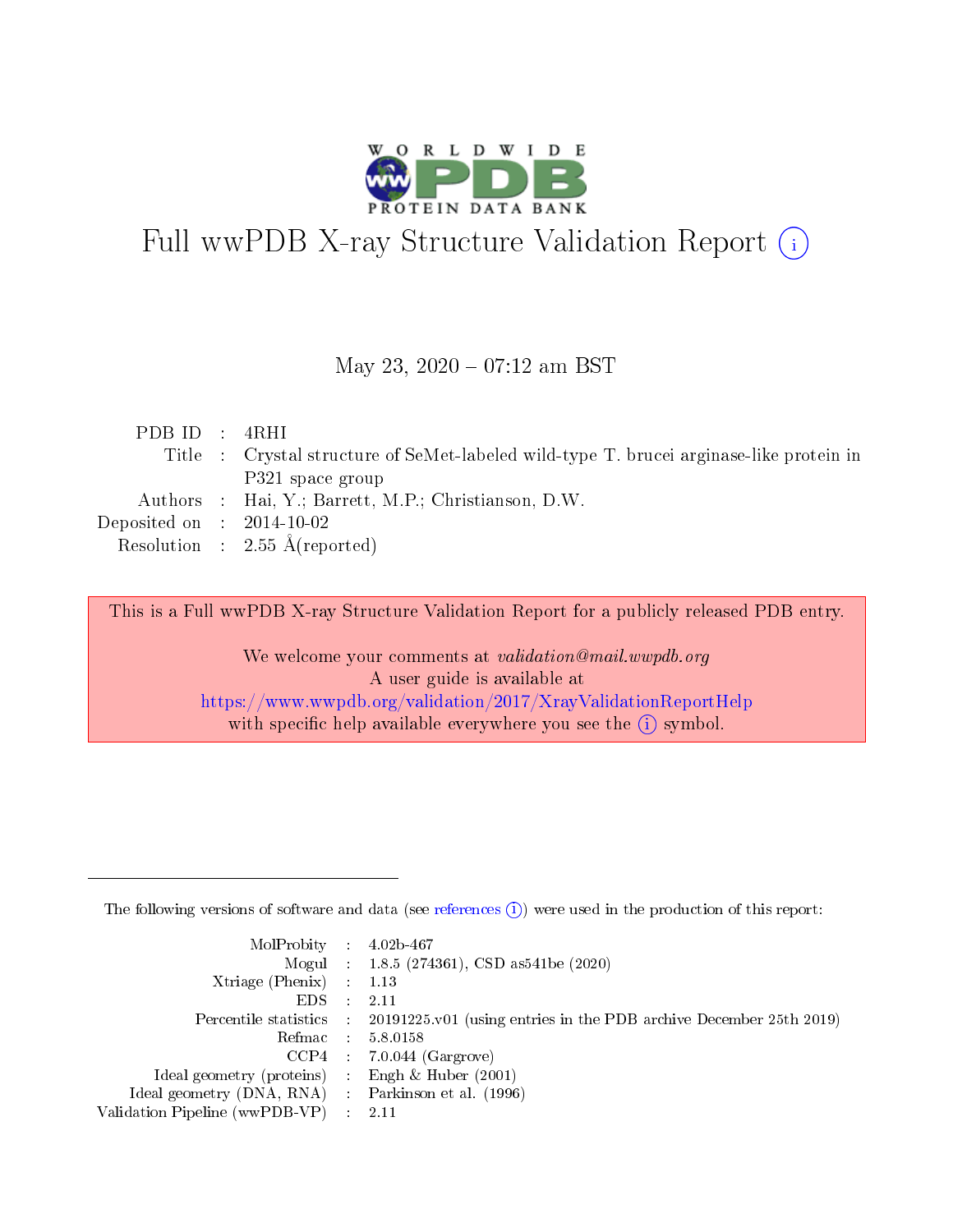# 1 [O](https://www.wwpdb.org/validation/2017/XrayValidationReportHelp#overall_quality)verall quality at a glance  $(i)$

The following experimental techniques were used to determine the structure: X-RAY DIFFRACTION

The reported resolution of this entry is 2.55 Å.

Percentile scores (ranging between 0-100) for global validation metrics of the entry are shown in the following graphic. The table shows the number of entries on which the scores are based.



| Metric                | Whole archive<br>$(\#\text{Entries})$ | Similar resolution<br>$(\#\text{Entries},\,\text{resolution}\,\,\text{range}(\textup{\AA}))$ |  |  |
|-----------------------|---------------------------------------|----------------------------------------------------------------------------------------------|--|--|
| $R_{free}$            | 130704                                | $1284(2.56-2.52)$                                                                            |  |  |
| Clashscore            | 141614                                | $1332(2.56-2.52)$                                                                            |  |  |
| Ramachandran outliers | 138981                                | $1315(2.56-2.52)$                                                                            |  |  |
| Sidechain outliers    | 138945                                | $1315(2.56-2.52)$                                                                            |  |  |
| RSRZ outliers         | 127900                                | $\overline{1272 (2.56-2.52)}$                                                                |  |  |

The table below summarises the geometric issues observed across the polymeric chains and their fit to the electron density. The red, orange, yellow and green segments on the lower bar indicate the fraction of residues that contain outliers for  $>=3, 2, 1$  and 0 types of geometric quality criteria respectively. A grey segment represents the fraction of residues that are not modelled. The numeric value for each fraction is indicated below the corresponding segment, with a dot representing fractions  $\epsilon=5\%$  The upper red bar (where present) indicates the fraction of residues that have poor fit to the electron density. The numeric value is given above the bar.

| Mol | Chain | $\vert$ Length           | Quality of chain |     |     |
|-----|-------|--------------------------|------------------|-----|-----|
|     |       | 351                      | 5%<br>74%        | 15% | 10% |
|     |       | $\Omega \simeq 1$<br>l h | 2%<br>73%        | 13% | 13% |

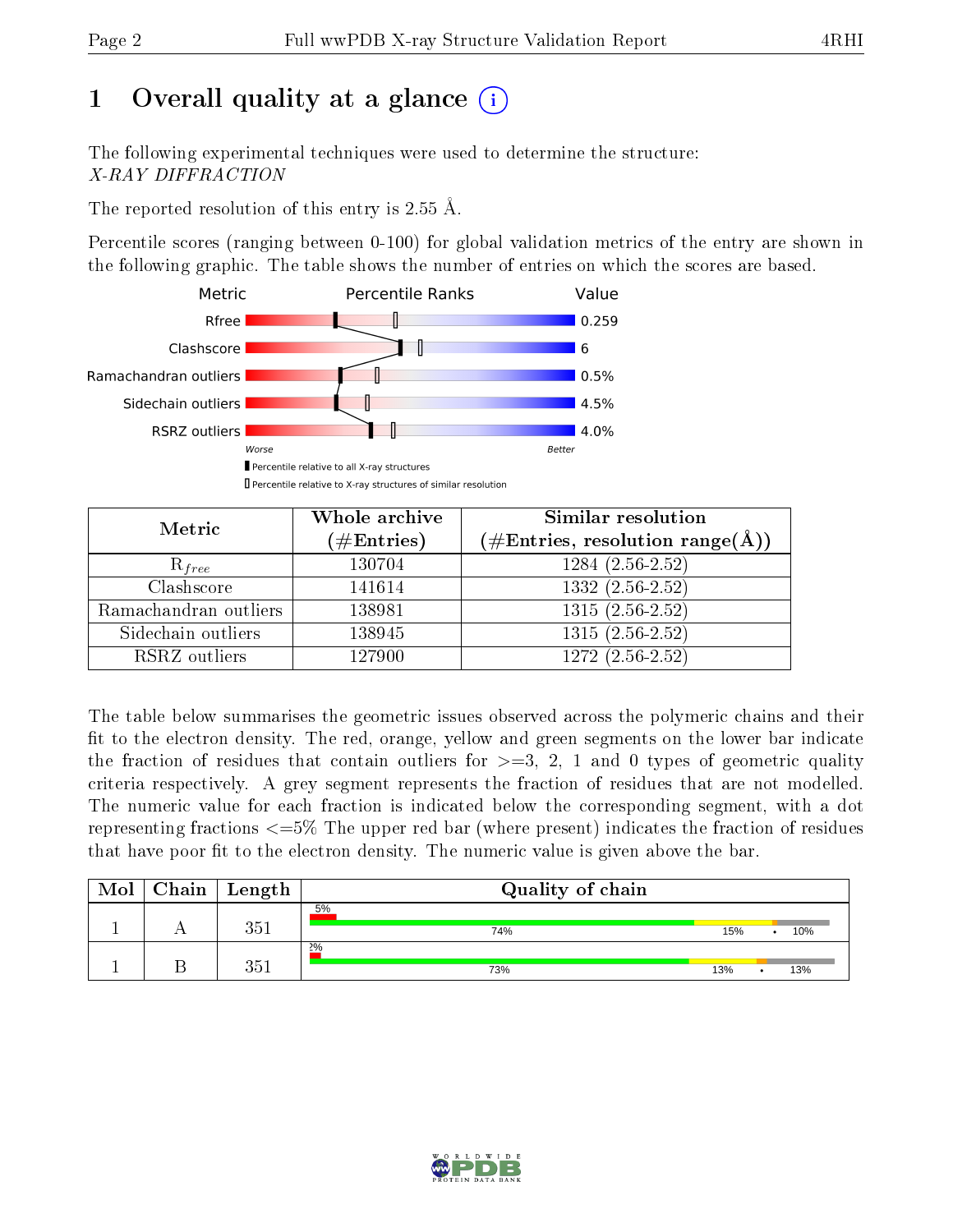# 2 Entry composition (i)

There are 3 unique types of molecules in this entry. The entry contains 5006 atoms, of which 0 are hydrogens and 0 are deuteriums.

In the tables below, the ZeroOcc column contains the number of atoms modelled with zero occupancy, the AltConf column contains the number of residues with at least one atom in alternate conformation and the Trace column contains the number of residues modelled with at most 2 atoms.

| Mol | Chain   Residues |       | Atoms      |           |        |          | $\text{ZeroOcc}$   AltConf   Trace |  |  |
|-----|------------------|-------|------------|-----------|--------|----------|------------------------------------|--|--|
|     | 316              | Total | C N O S Se |           |        |          |                                    |  |  |
|     |                  | 2448  | 1559       | 416 456 4 |        |          | - 13                               |  |  |
|     | 307              |       | Total C N  |           | O S Se |          |                                    |  |  |
|     |                  | 2385  | 1524       | 405 439   |        | $\sim$ 4 |                                    |  |  |

Molecule 1 is a protein called Arginase.

| Chain              | Residue        | Modelled         | Actual                   | Comment               | Reference                                      |
|--------------------|----------------|------------------|--------------------------|-----------------------|------------------------------------------------|
| А                  | $-19$          | <b>MSE</b>       | $\equiv$                 | <b>EXPRESSION TAG</b> | Q581Y0<br><b>UNP</b>                           |
| $\boldsymbol{A}$   | $-18$          | <b>GLY</b>       | $\equiv$                 | <b>EXPRESSION TAG</b> | Q581Y0<br><b>UNP</b>                           |
| А                  | $-17$          | <b>SER</b>       | $\overline{\phantom{a}}$ | <b>EXPRESSION TAG</b> | UNP<br>Q581Y0                                  |
| $\boldsymbol{A}$   | $-16$          | <b>SER</b>       | $\overline{a}$           | <b>EXPRESSION TAG</b> | <b>UNP</b><br>Q581Y0                           |
| $\overline{\rm A}$ | $\mbox{-}15$   | <b>HIS</b>       | ÷                        | <b>EXPRESSION TAG</b> | <b>UNP</b><br>$Q581\overline{Y0}$              |
| $\overline{A}$     | $-14$          | <b>HIS</b>       | $\equiv$                 | <b>EXPRESSION TAG</b> | <b>UNP</b><br>Q581Y0                           |
| $\bf{A}$           | $-13$          | <b>HIS</b>       | $\blacksquare$           | <b>EXPRESSION TAG</b> | <b>UNP</b><br>Q581Y0                           |
| А                  | $-12$          | <b>HIS</b>       | $\equiv$                 | <b>EXPRESSION TAG</b> | UNP<br>Q581Y0                                  |
| $\mathbf A$        | $-11$          | <b>HIS</b>       | ÷                        | <b>EXPRESSION TAG</b> | <b>UNP</b><br>Q581Y0                           |
| $\overline{\rm A}$ | $-10$          | $\overline{HIS}$ | $\equiv$                 | <b>EXPRESSION TAG</b> | $\overline{\text{UNP}}$<br>$Q581\overline{Y0}$ |
| $\boldsymbol{A}$   | -9             | <b>SER</b>       | $\blacksquare$           | <b>EXPRESSION TAG</b> | <b>UNP</b><br>$Q581\overline{Y0}$              |
| $\bf{A}$           | $-8$           | <b>SER</b>       | $\equiv$                 | <b>EXPRESSION TAG</b> | <b>UNP</b><br>Q581Y0                           |
| А                  | $-7$           | <b>GLY</b>       | $\overline{a}$           | <b>EXPRESSION TAG</b> | Q581Y0<br><b>UNP</b>                           |
| $\bf{A}$           | $-6$           | <b>LEU</b>       | ÷,                       | <b>EXPRESSION TAG</b> | UNP<br>Q581Y0                                  |
| $\overline{\rm A}$ | $-5$           | VAL              | $\frac{1}{2}$            | <b>EXPRESSION TAG</b> | <b>UNP</b><br>Q581Y0                           |
| $\boldsymbol{A}$   | $-4$           | PRO              | ÷                        | <b>EXPRESSION TAG</b> | <b>UNP</b><br>Q581Y0                           |
| $\bf{A}$           | $-3$           | $\rm{ARG}$       | $\overline{a}$           | <b>EXPRESSION TAG</b> | Q581Y0<br><b>UNP</b>                           |
| $\bf{A}$           | $-2$           | <b>GLY</b>       | $\blacksquare$           | <b>EXPRESSION TAG</b> | <b>UNP</b><br>Q581Y0                           |
| $\bf{A}$           | $-1$           | <b>SER</b>       | $\overline{\phantom{0}}$ | <b>EXPRESSION TAG</b> | <b>UNP</b><br>Q581Y0                           |
| $\overline{A}$     | $\overline{0}$ | $\overline{HIS}$ | $\frac{1}{2}$            | <b>EXPRESSION TAG</b> | <b>UNP</b><br>$Q581\overline{Y0}$              |
| $\, {\bf B}$       | $\mbox{-} 19$  | MSE              | $\blacksquare$           | <b>EXPRESSION TAG</b> | <b>UNP</b><br>Q581Y0                           |
| B                  | $-18$          | <b>GLY</b>       | $\equiv$                 | <b>EXPRESSION TAG</b> | <b>UNP</b><br>$Q58\overline{1Y0}$              |
| B                  | $-17$          | <b>SER</b>       | $\overline{a}$           | <b>EXPRESSION TAG</b> | UNP<br>Q581Y0                                  |
| $\, {\bf B}$       | $-16$          | SER              | $\overline{\phantom{0}}$ | <b>EXPRESSION TAG</b> | UNP<br>Q581Y0                                  |
| $\overline{B}$     | $-15$          | <b>HIS</b>       | $\blacksquare$           | <b>EXPRESSION TAG</b> | UNP Q581Y0                                     |

There are 40 discrepancies between the modelled and reference sequences:

Continued on next page...

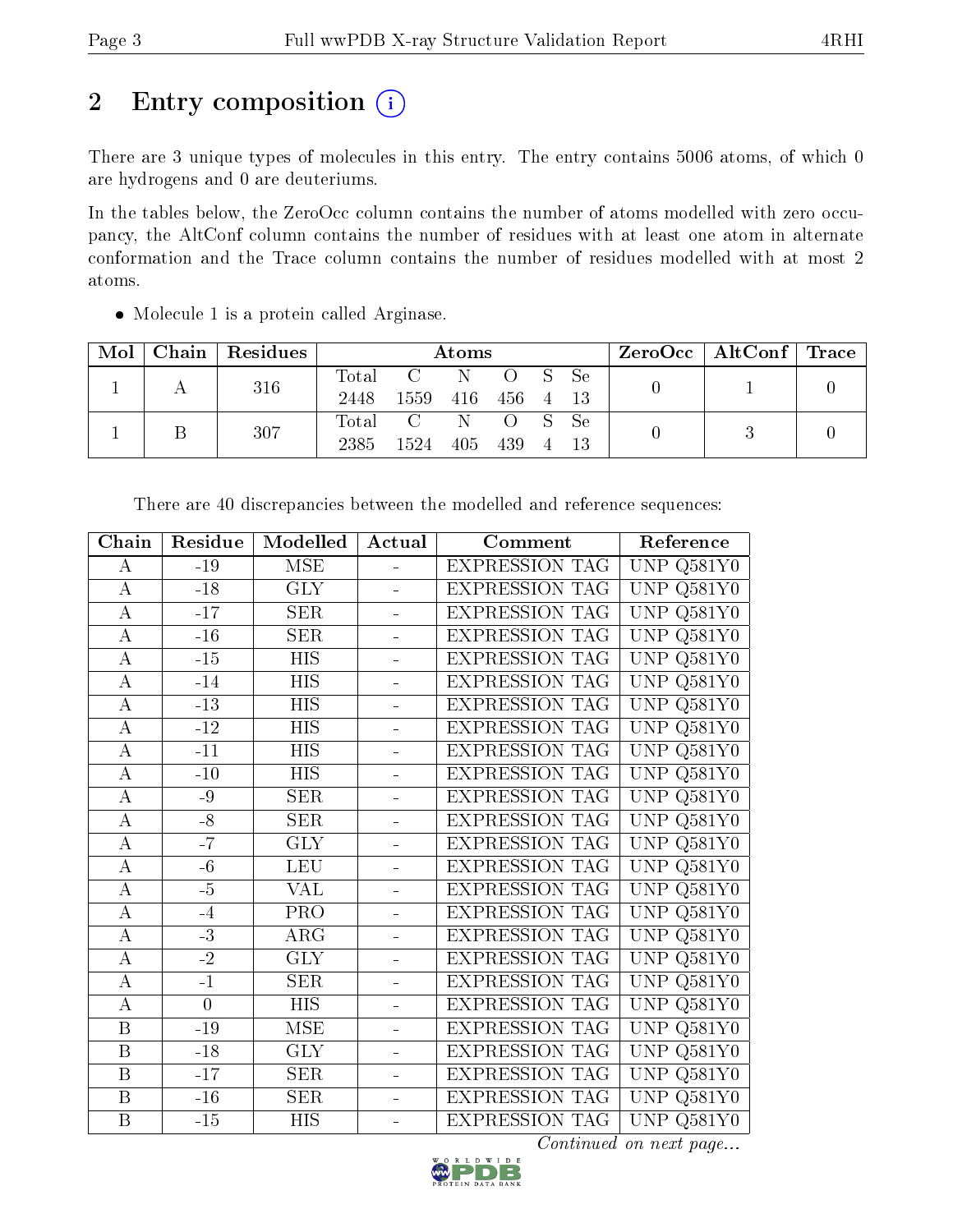| Chain | Residue  | Modelled   | Actual | $\bf {Comment}$       | Reference    |
|-------|----------|------------|--------|-----------------------|--------------|
| Β     | $-14$    | <b>HIS</b> |        | <b>EXPRESSION TAG</b> | UNP $Q581Y0$ |
| Β     | $-13$    | <b>HIS</b> |        | <b>EXPRESSION TAG</b> | UNP $Q581Y0$ |
| Β     | $-12$    | <b>HIS</b> |        | <b>EXPRESSION TAG</b> | UNP Q581Y0   |
| B     | $-11$    | <b>HIS</b> |        | <b>EXPRESSION TAG</b> | UNP Q581Y0   |
| B     | $-10$    | <b>HIS</b> |        | <b>EXPRESSION TAG</b> | UNP $Q581Y0$ |
| B     | $-9$     | <b>SER</b> |        | <b>EXPRESSION TAG</b> | UNP Q581Y0   |
| Β     | $-8$     | <b>SER</b> |        | <b>EXPRESSION TAG</b> | UNP Q581Y0   |
| B     | $-7$     | <b>GLY</b> |        | <b>EXPRESSION TAG</b> | UNP Q581Y0   |
| B     | $-6$     | <b>LEU</b> |        | <b>EXPRESSION TAG</b> | UNP Q581Y0   |
| Β     | $-5$     | VAL        |        | <b>EXPRESSION TAG</b> | UNP Q581Y0   |
| B     | $-4$     | <b>PRO</b> |        | <b>EXPRESSION TAG</b> | UNP Q581Y0   |
| B     | $-3$     | $\rm{ARG}$ |        | <b>EXPRESSION TAG</b> | UNP Q581Y0   |
| B     | $-2$     | <b>GLY</b> |        | <b>EXPRESSION TAG</b> | UNP Q581Y0   |
| B     | $-1$     | <b>SER</b> |        | <b>EXPRESSION TAG</b> | UNP $Q581Y0$ |
| B     | $\theta$ | <b>HIS</b> |        | <b>EXPRESSION TAG</b> | UNP $Q581Y0$ |

Continued from previous page...

• Molecule 2 is GLYCEROL (three-letter code: GOL) (formula:  $C_3H_8O_3$ ).



|  | Mol   Chain   Residues | Atoms     | $ZeroOcc \mid AltConf \mid$ |
|--|------------------------|-----------|-----------------------------|
|  |                        | Total C O |                             |
|  |                        | Total C O |                             |

 $\bullet\,$  Molecule 3 is water.

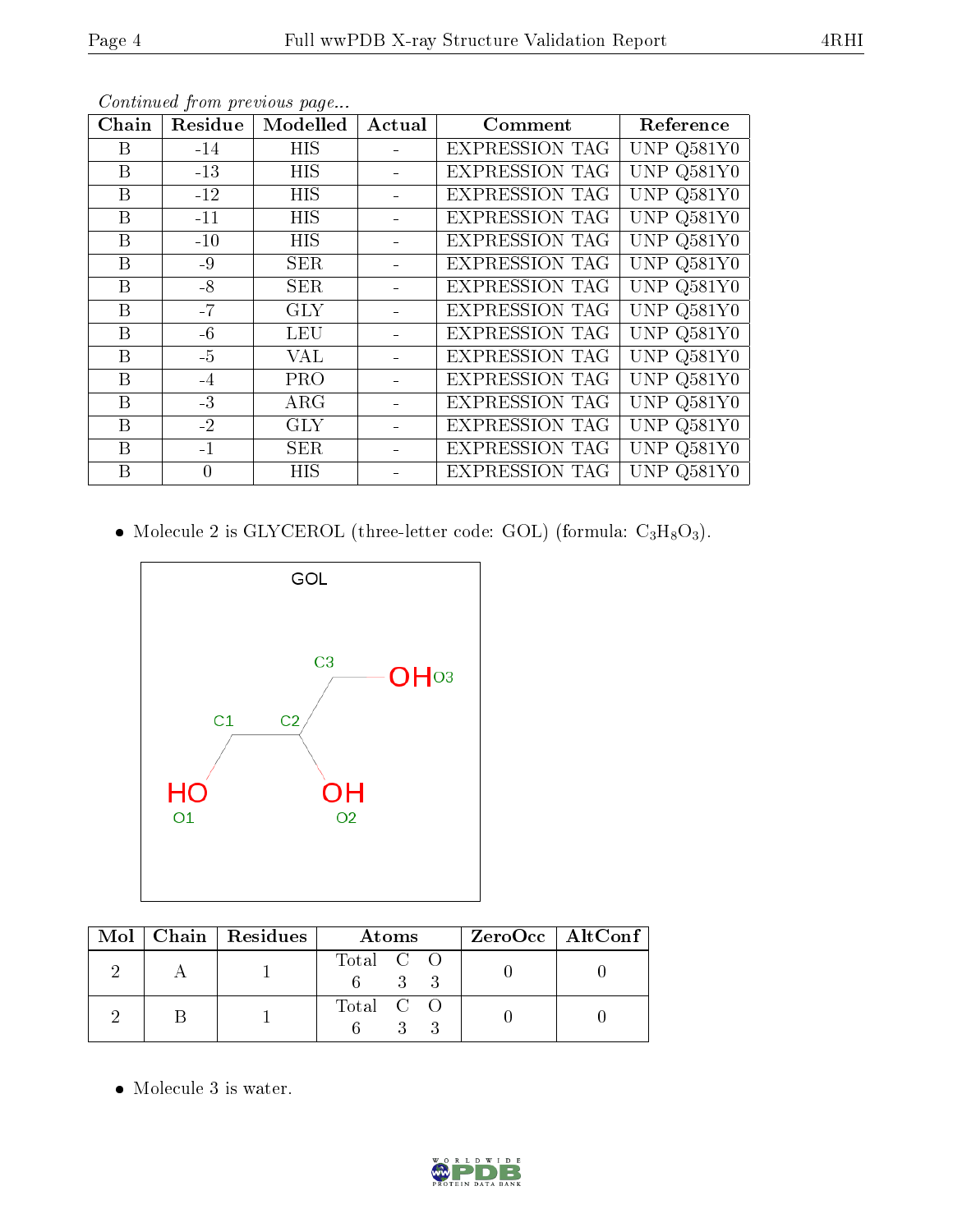|  | $Mol$   Chain   Residues | Atoms             | ZeroOcc   AltConf |
|--|--------------------------|-------------------|-------------------|
|  | 79                       | Total<br>79<br>79 |                   |
|  | $\Omega$                 | Total<br>89<br>82 |                   |

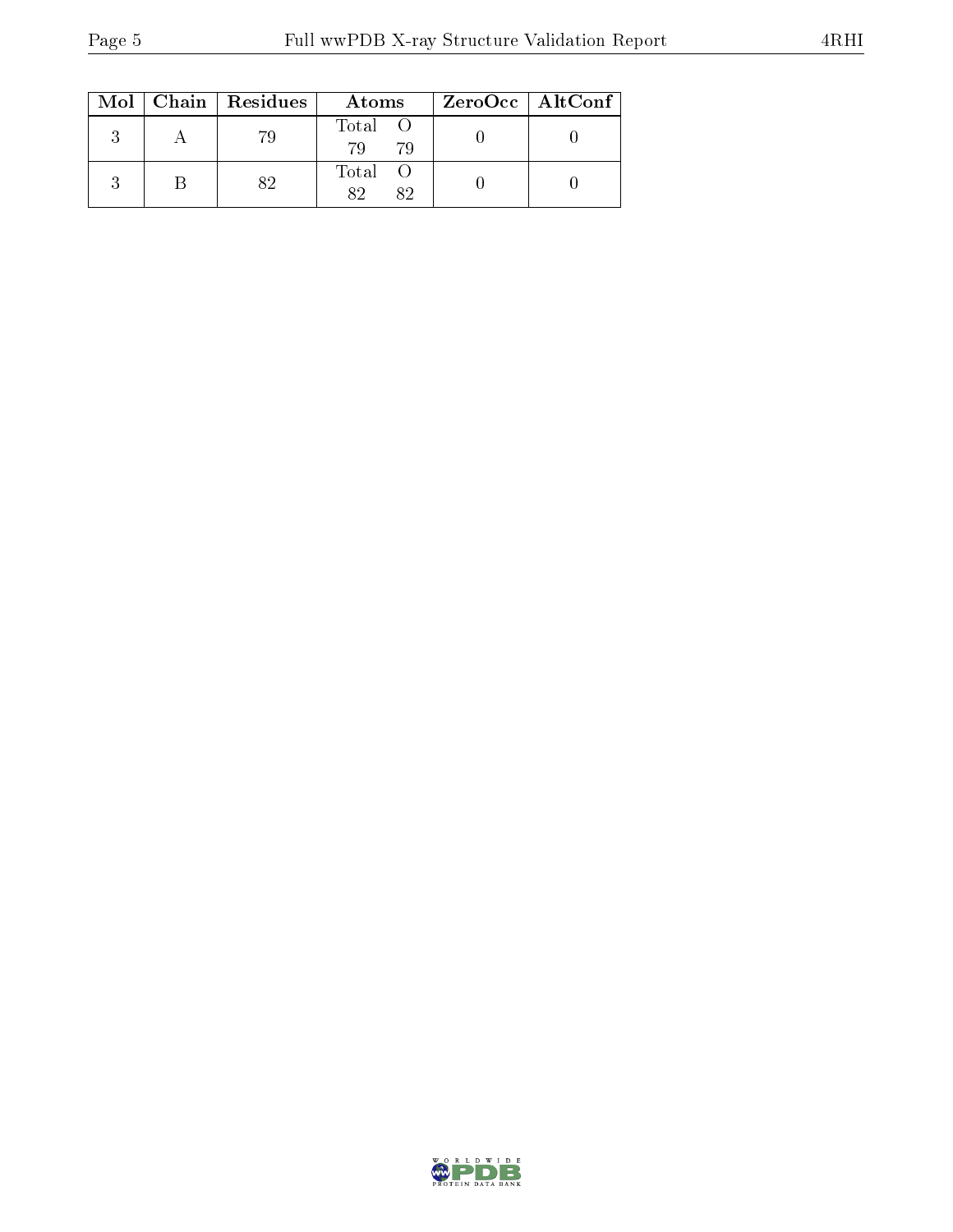# 3 Residue-property plots  $(i)$

These plots are drawn for all protein, RNA and DNA chains in the entry. The first graphic for a chain summarises the proportions of the various outlier classes displayed in the second graphic. The second graphic shows the sequence view annotated by issues in geometry and electron density. Residues are color-coded according to the number of geometric quality criteria for which they contain at least one outlier: green  $= 0$ , yellow  $= 1$ , orange  $= 2$  and red  $= 3$  or more. A red dot above a residue indicates a poor fit to the electron density (RSRZ  $> 2$ ). Stretches of 2 or more consecutive residues without any outlier are shown as a green connector. Residues present in the sample, but not in the model, are shown in grey.



• Molecule 1: Arginase

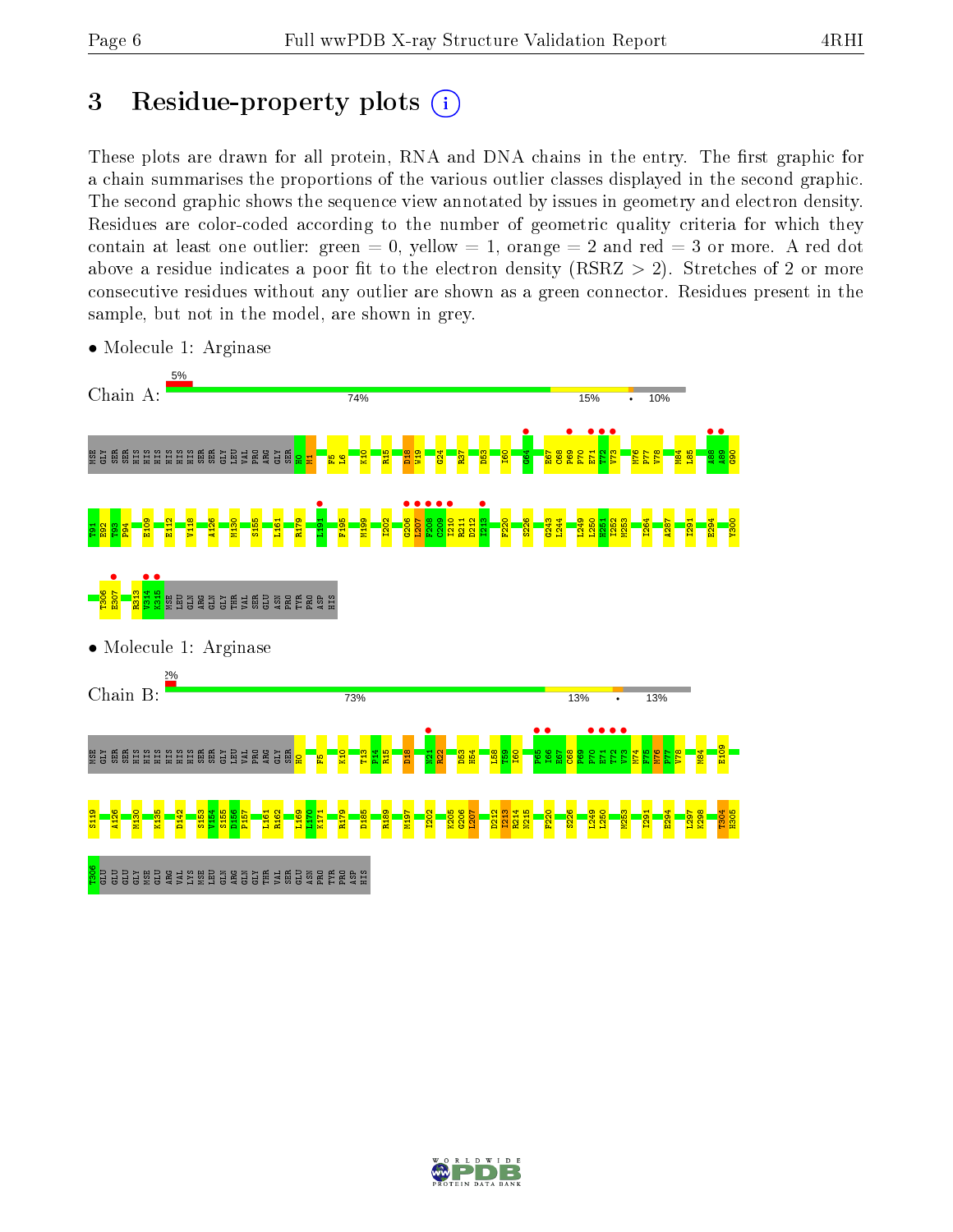# 4 Data and refinement statistics  $(i)$

| Property                                                             | Value                                                         | Source     |
|----------------------------------------------------------------------|---------------------------------------------------------------|------------|
| Space group                                                          | P 3 2 1                                                       | Depositor  |
| Cell constants                                                       | $139.01\text{\AA}$<br>$139.01\text{\AA}$<br>$90.51\text{\AA}$ |            |
| a, b, c, $\alpha$ , $\beta$ , $\gamma$                               | $120.00^{\circ}$<br>$90.00^\circ$<br>$90.00^\circ$            | Depositor  |
| Resolution $(A)$                                                     | $\overline{42.36 - 2.55}$                                     | Depositor  |
|                                                                      | 42.36<br>$-2.55$                                              | <b>EDS</b> |
| % Data completeness                                                  | 99.8 (42.36-2.55)                                             | Depositor  |
| (in resolution range)                                                | 99.9 (42.36-2.55)                                             | <b>EDS</b> |
| $R_{merge}$                                                          | (Not available)                                               | Depositor  |
| $\mathrm{R}_{sym}$                                                   | (Not available)                                               | Depositor  |
| $\langle I/\sigma(I) \rangle^{-1}$                                   | 4.82 (at $2.54\text{\AA}$ )                                   | Xtriage    |
| Refinement program                                                   | PHENIX (phenix.refine: 1.8.3 1479)                            | Depositor  |
|                                                                      | 0.221<br>0.261<br>$\overline{\phantom{a}}$                    | Depositor  |
| $R, R_{free}$                                                        | 0.223<br>0.259                                                | DCC        |
| $R_{free}$ test set                                                  | 1672 reflections $(5.05\%)$                                   | wwPDB-VP   |
| Wilson B-factor $(A^2)$                                              | 38.6                                                          | Xtriage    |
| Anisotropy                                                           | 0.417                                                         | Xtriage    |
| Bulk solvent $k_{sol}(e/\mathring{A}^3)$ , $B_{sol}(\mathring{A}^2)$ | $0.33\,$ , $57.8\,$                                           | <b>EDS</b> |
| L-test for twinning <sup>2</sup>                                     | $>$ = 0.45, < $L^2$ > = 0.27<br>< L                           | Xtriage    |
| Estimated twinning fraction                                          | $0.075$ for $-h,-k,l$                                         | Xtriage    |
| $F_o, F_c$ correlation                                               | 0.91                                                          | <b>EDS</b> |
| Total number of atoms                                                | 5006                                                          | wwPDB-VP   |
| Average B, all atoms $(A^2)$                                         | 42.0                                                          | wwPDB-VP   |

Xtriage's analysis on translational NCS is as follows: The largest off-origin peak in the Patterson function is  $3.84\%$  of the height of the origin peak. No significant pseudotranslation is detected.

<sup>&</sup>lt;sup>2</sup>Theoretical values of  $\langle |L| \rangle$ ,  $\langle L^2 \rangle$  for acentric reflections are 0.5, 0.333 respectively for untwinned datasets, and 0.375, 0.2 for perfectly twinned datasets.



<span id="page-6-1"></span><span id="page-6-0"></span><sup>1</sup> Intensities estimated from amplitudes.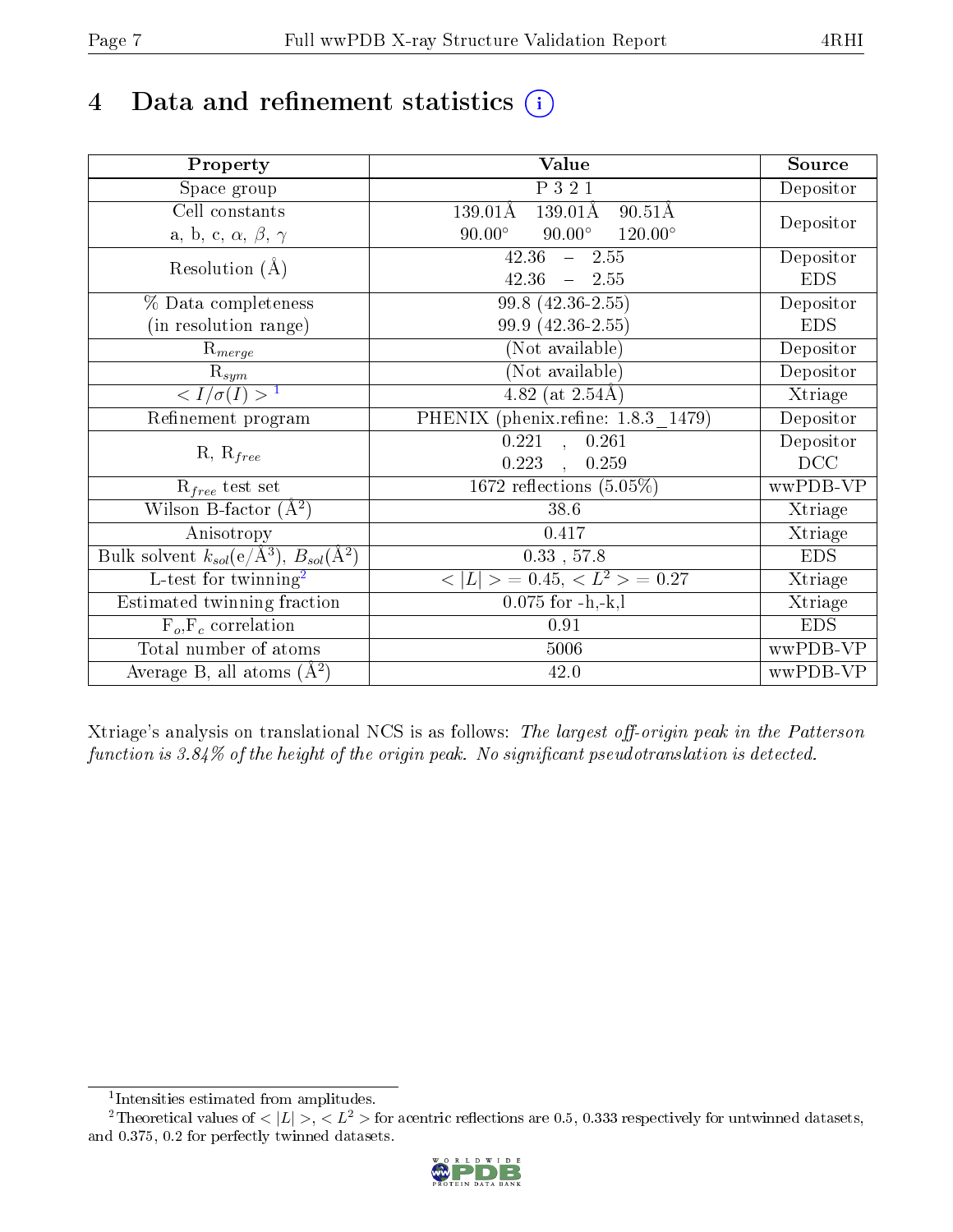# 5 Model quality  $(i)$

# 5.1 Standard geometry (i)

Bond lengths and bond angles in the following residue types are not validated in this section: GOL

The Z score for a bond length (or angle) is the number of standard deviations the observed value is removed from the expected value. A bond length (or angle) with  $|Z| > 5$  is considered an outlier worth inspection. RMSZ is the root-mean-square of all Z scores of the bond lengths (or angles).

| Mol | Chain |      | Bond lengths | Bond angles |             |  |
|-----|-------|------|--------------|-------------|-------------|--|
|     |       | RMSZ | $\# Z  > 5$  | RMSZ        | $\# Z  > 5$ |  |
|     |       | 0.21 | 0/2495       | 0.38        | 0/3360      |  |
|     | В     | 0.22 | 0/2440       | 0.39        | 0/3290      |  |
| AH  | All   | 0.21 | /4935        | 0.39        | 0/6650      |  |

There are no bond length outliers.

There are no bond angle outliers.

There are no chirality outliers.

There are no planarity outliers.

# $5.2$  Too-close contacts  $(i)$

In the following table, the Non-H and H(model) columns list the number of non-hydrogen atoms and hydrogen atoms in the chain respectively. The H(added) column lists the number of hydrogen atoms added and optimized by MolProbity. The Clashes column lists the number of clashes within the asymmetric unit, whereas Symm-Clashes lists symmetry related clashes.

|   |   |      | Mol   Chain   Non-H   H(model)   H(added) |      |    | $\textbf{Class} \mid \textbf{Symm-Class}$ |
|---|---|------|-------------------------------------------|------|----|-------------------------------------------|
|   |   | 2448 |                                           | 2456 | 33 |                                           |
|   | В | 2385 |                                           | 2401 | 28 |                                           |
|   |   |      |                                           |      |    |                                           |
|   |   |      |                                           |      |    |                                           |
| ച |   | 79   |                                           |      |    |                                           |
| ച | R | 82   |                                           |      |    |                                           |
|   |   | 5006 |                                           | 4873 | 60 |                                           |

The all-atom clashscore is defined as the number of clashes found per 1000 atoms (including hydrogen atoms). The all-atom clashscore for this structure is 6.

All (60) close contacts within the same asymmetric unit are listed below, sorted by their clash

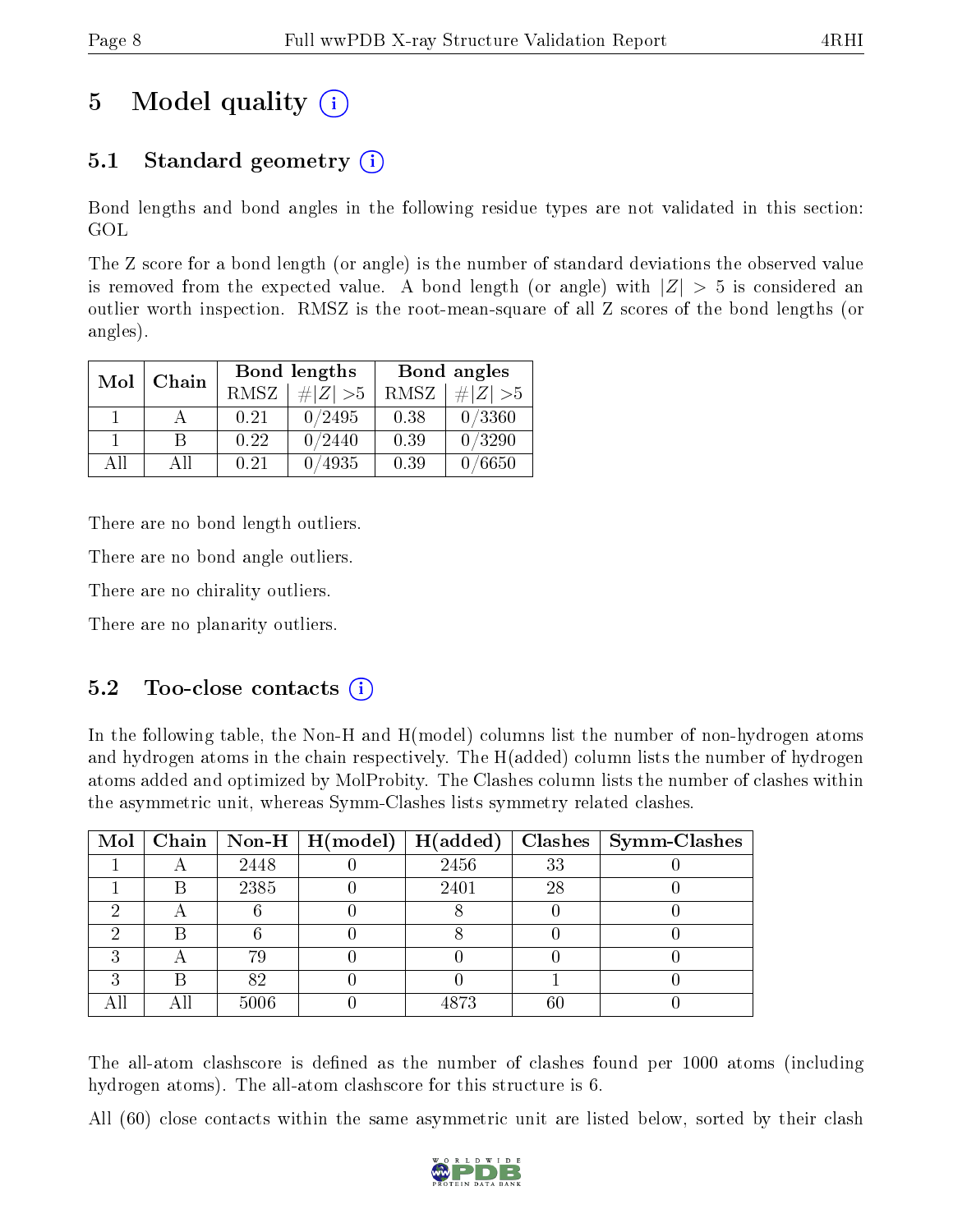magnitude.

| Atom-1             | Atom-2                        | Interatomic      | Clash         |  |
|--------------------|-------------------------------|------------------|---------------|--|
|                    |                               | distance $(\AA)$ | overlap $(A)$ |  |
| 1: A:306:THR:O     | 1: A:313:ARG:NH1              | 2.22             | 0.72          |  |
| 1:A:199:MSE:HE1    | 1:A:244:LEU:HG                | 1.78             | 0.65          |  |
| 1:A:249:LEU:HG     | 1: A:253: MSE:HE3             | 1.80             | 0.63          |  |
| 1:A:1[B]:MSE:HE3   | 1:A:92:GLU:HB3                | 1.82             | 0.61          |  |
| 1: A:195: PHE:HE1  | $1:B:214:A\overline{RG:HH22}$ | 1.47             | 0.60          |  |
| 1:B:249:LEU:HG     | 1:B:253:MSE:HE3               | 1.84             | 0.60          |  |
| 1:B:22:ARG:NH1     | 1: B:68: CYS:SG               | 2.74             | 0.60          |  |
| 1:B:58:LEU:HD23    | 1:B:76:MSE:HG3                | 1.83             | 0.60          |  |
| 1:B:157:PRO:HA     | 1:B:162:ARG:HG2               | 1.85             | 0.59          |  |
| 1:B:130:MSE:HE3    | 1:B:220:PHE:HZ                | 1.67             | 0.59          |  |
| 1:A:18:ASP:N       | 1:A:18:ASP:OD1                | 2.37             | 0.57          |  |
| 1:B:18:ASP:OD1     | 1:B:18:ASP:N                  | 2.34             | 0.57          |  |
| 1:A:179:ARG:NH2    | 1:A:226:SER:O                 | 2.39             | 0.56          |  |
| 1:B:155:SER:OG     | 1:B:185:ASP:OD1               | 2.25             | 0.55          |  |
| 1:B:119:SER:HB3    | 1:B:130:MSE:HE1               | 1.88             | 0.54          |  |
| 1:A:1[B]:MSE:HB3   | 1:A:85:LEU:HD12               | 1.90             | 0.53          |  |
| 1:A:1[A]:MSE:HG3   | 1: A:94: PRO:HG3              | 1.90             | 0.53          |  |
| 1:B:126:ALA:O      | 1:B:130:MSE:HG2               | 2.09             | 0.52          |  |
| 1:A:250:LEU:HD22   | 1: A:294: GLU:HG3             | 1.91             | 0.52          |  |
| 1:A:212:ASP:OD1    | 1:A:212:ASP:N                 | 2.42             | 0.51          |  |
| 1:A:1[A]:MSE:HB2   | 1:A:85:LEU:HD12               | 1.92             | 0.51          |  |
| 1:A:18:ASP:HB2     | 1: A:68: CYS:HB3              | 1.92             | 0.51          |  |
| 1:B:214:ARG:HG2    | 1:B:305[B]:HIS:HB2            | 1.92             | 0.51          |  |
| 1:B:250:LEU:HD22   | 1:B:294:GLU:HG3               | 1.92             | 0.51          |  |
| 1:A:253:MSE:HE1    | 1: A:291: ILE: HG23           | 1.93             | 0.50          |  |
| 1:B:253:MSE:HE1    | 1:B:291:ILE:HG23              | 1.93             | 0.50          |  |
| 1:A:210:ILE:HD12   | 1:A:252:ILE:HG12              | 1.94             | 0.50          |  |
| 1: A:60: ILE: HD13 | 1:A:78:VAL:HB                 | 1.94             | 0.50          |  |
| 1: A:6: LEU:O      | 1: A:10: LYS: HG <sub>2</sub> | 2.11             | 0.50          |  |
| 1:A:1[A]:MSE:H     | 1:A:1[A]:MSE:SE               | 2.46             | 0.49          |  |
| 1:B:214:ARG:HG2    | 1:B:305[A]:HIS:CG             | 2.47             | 0.49          |  |
| 1: B: 215: ASN:O   | 1:B:304:THR:OG1               | 2.28             | 0.48          |  |
| 1:B:54:HIS:HB2     | 1:B:297:LEU:HD21              | 1.95             | 0.48          |  |
| 1:A:77:PRO:O       | 1: A:300: TYR:OH              | 2.29             | 0.48          |  |
| 1:B:212:ASP:O      | 1:B:213:ILE:HB                | 2.13             | 0.48          |  |
| 1:B:179:ARG:NH2    | 1:B:226:SER:O                 | 2.42             | 0.47          |  |
| 1:A:1[B]:MSE:HE1   | 1: A:90: GLY: HA3             | 1.97             | 0.47          |  |
| 1:A:210:ILE:CD1    | 1: A: 252: ILE: HG12          | 2.45             | 0.47          |  |
| 1:A:126:ALA:O      | 1: A:130: MSE:HG2             | 2.15             | 0.46          |  |
| 1:B:10:LYS:NZ      | 1:B:109:GLU:OE2               | 2.41             | 0.46          |  |
| 1: A:5: PHE: CG    | $1: A:84:MSE:H\overline{A}$   | 2.51             | 0.46          |  |

Continued on next page...

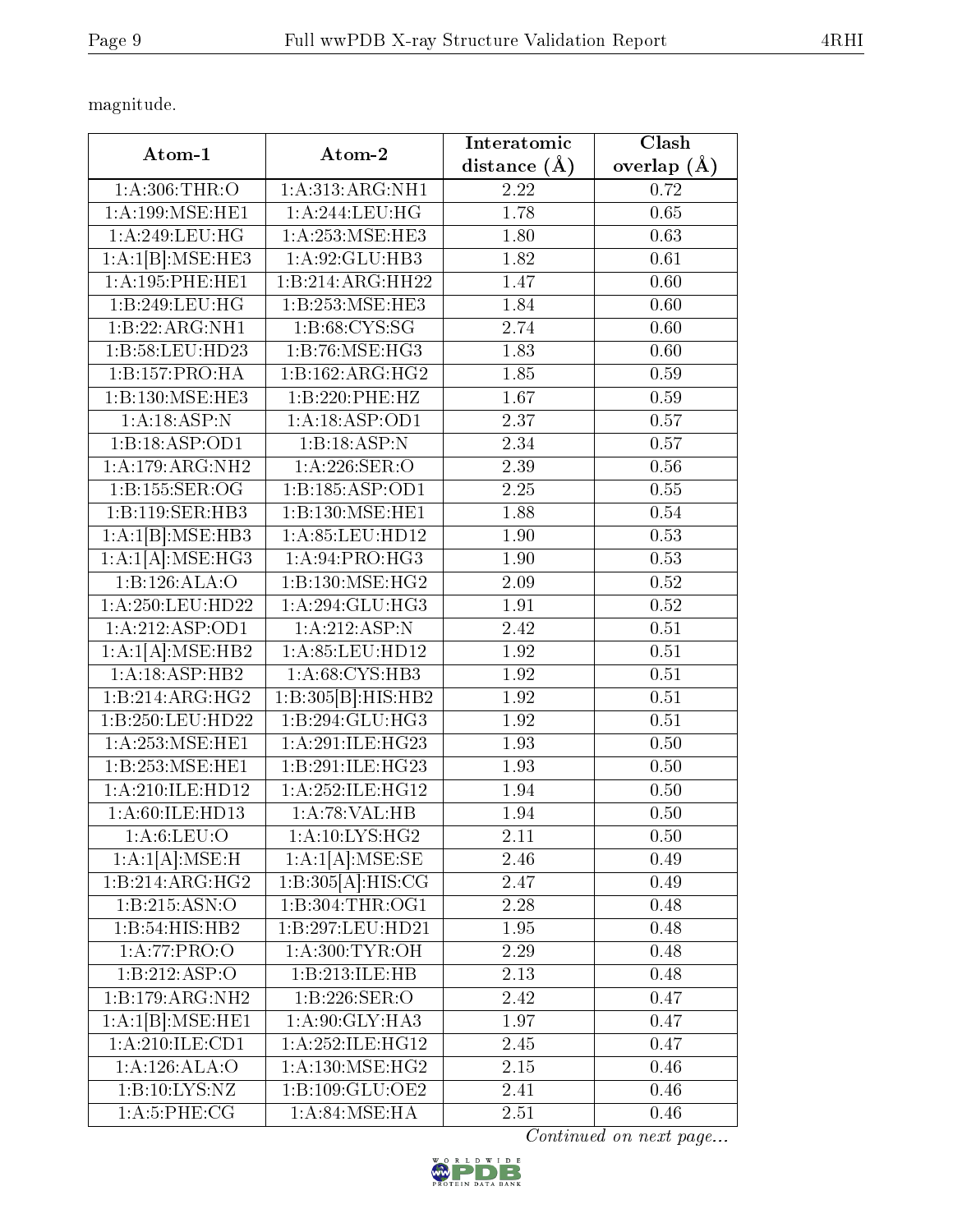| Atom-1              | Atom-2              | Interatomic<br>distance $(A)$ | Clash         |
|---------------------|---------------------|-------------------------------|---------------|
|                     |                     |                               | overlap $(A)$ |
| 1: A:199: MSE:HE3   | 1:A:243:GLY:HA2     | 1.99                          | 0.45          |
| 1:B:189:ARG:HD3     | 3:B:523:HOH:O       | 2.17                          | 0.45          |
| 1:B:135:LYS:HG3     | 1:B:169:LEU:HB3     | 1.99                          | 0.45          |
| 1: A: 109: GLU: O   | 1: A:112: GLU: HG2  | 2.18                          | 0.44          |
| 1: A: 15: ARG: NH2  | 1:A:19:TRP:O        | 2.51                          | 0.44          |
| 1:B:74[B]:MSE:HE3   | 1:B:76:MSE:HE1      | 1.98                          | 0.44          |
| 1:B:5:PHE:CG        | 1:B:84:MSE:HA       | 2.53                          | 0.44          |
| 1:A:15:ARG:NH1      | 1: A:24: GLY:O      | 2.50                          | 0.44          |
| 1: A:68:CYS:HA      | 1: A:69: PRO:HD3    | 1.87                          | 0.44          |
| 1:A:118:VAL:HG22    | 1:A:264:ILE:HB      | 1.99                          | 0.43          |
| 1: A:70: PRO:HB2    | 1: A:73: VAL:HG13   | 1.99                          | 0.43          |
| 1: A:202: ILE: HG22 | 1:A:207:LEU:HG      | 2.01                          | 0.42          |
| 1:B:202:ILE:HG22    | 1:B:207:LEU:HG      | 2.01                          | 0.42          |
| 1:A:287:ALA:O       | 1:A:291:ILE:HG12    | 2.20                          | 0.42          |
| 1:B:142:ASP:HB3     | 1:B:171:LYS:HB2     | 2.02                          | 0.41          |
| 1: A:130: MSE:HG3   | $1: A:220:$ PHE:CE2 | 2.55                          | 0.41          |
| 1:B:253:MSE:O       | 1:B:298:LYS:HE3     | 2.21                          | 0.41          |
| 1:B:205:LYS:HA      | 1:B:205:LYS:HD2     | 1.93                          | 0.41          |
| 1:B:60:ILE:HD13     | 1:B:78:VAL:HB       | 2.03                          | 0.40          |

Continued from previous page...

There are no symmetry-related clashes.

# 5.3 Torsion angles (i)

#### 5.3.1 Protein backbone (i)

In the following table, the Percentiles column shows the percent Ramachandran outliers of the chain as a percentile score with respect to all X-ray entries followed by that with respect to entries of similar resolution.

The Analysed column shows the number of residues for which the backbone conformation was analysed, and the total number of residues.

| $\text{Mol}$ | $\mid$ Chain $\mid$ | Analysed                   | Favoured     |            | Allowed   Outliers | Percentiles           |
|--------------|---------------------|----------------------------|--------------|------------|--------------------|-----------------------|
|              |                     | $315/351(90\%)$            | $ 304(96\%)$ | $10(3\%)$  | $1(0\%)$           | 41<br>$-51$           |
|              |                     | $308/351(88\%)$            | 293 (95\%)   | 13 $(4%)$  | $2(1\%)$           | 34<br>25 <sup>2</sup> |
| All          | All                 | $623/702(89\%)$ 597 (96\%) |              | 23 $(4\%)$ | $3(0\%)$           | 29<br>40              |

All (3) Ramachandran outliers are listed below:

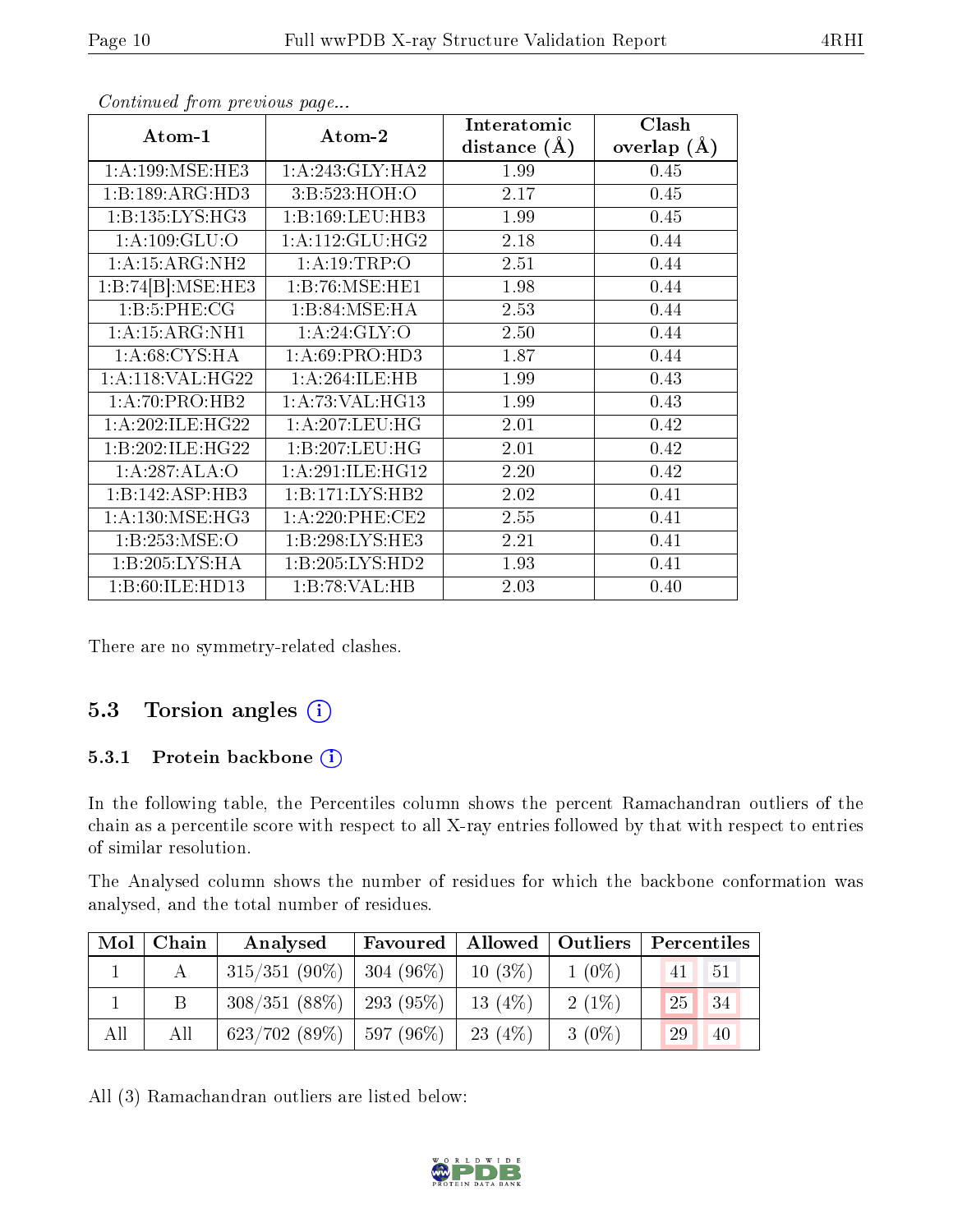| Mol | Chain | Res | Type |
|-----|-------|-----|------|
|     |       | 206 | GLY  |
|     |       | 206 | GLY. |
|     |       | 213 |      |

#### 5.3.2 Protein sidechains  $(i)$

In the following table, the Percentiles column shows the percent sidechain outliers of the chain as a percentile score with respect to all X-ray entries followed by that with respect to entries of similar resolution.

The Analysed column shows the number of residues for which the sidechain conformation was analysed, and the total number of residues.

| Mol | Chain | Analysed        | Rotameric   Outliers |           | Percentiles |    |  |
|-----|-------|-----------------|----------------------|-----------|-------------|----|--|
|     |       | $270/286(94\%)$ | 257(95%)             | $13(5\%)$ | 25          | 34 |  |
|     |       | $264/286(92\%)$ | $252(96\%)$          | 12(4%)    | 27          | 37 |  |
| All | All   | $534/572(93\%)$ | 509 (95%)            | 25(5%)    | 27          | 35 |  |

All (25) residues with a non-rotameric sidechain are listed below:

| Mol            | ${\bf Chain}$                       | Res              | Type                    |
|----------------|-------------------------------------|------------------|-------------------------|
| $\mathbf{1}$   | $\boldsymbol{A}$                    | 1[A]             | $\operatorname{MSE}$    |
| $\overline{1}$ | $\overline{A}$                      | 1 B              | $\overline{\rm MSE}$    |
| $\mathbf{1}$   | $\overline{A}$                      | 18               | <b>ASP</b>              |
| $\mathbf{1}$   | $\frac{\overline{A}}{\overline{A}}$ | 37               | $\rm{ARG}$              |
| $\overline{1}$ |                                     | 53               | <b>ASP</b>              |
| $\overline{1}$ | $\overline{A}$                      | 67               | GLU                     |
| $\overline{1}$ | $\overline{A}$                      | 71               | GLU                     |
| $\mathbf{1}$   | $\overline{A}$                      | 76               | MSE                     |
| $\overline{1}$ | $\overline{A}$                      | $15\overline{5}$ | $\overline{\text{SER}}$ |
| $\overline{1}$ | $\frac{\overline{A}}{\overline{A}}$ | 161              | <b>LEU</b>              |
| $\overline{1}$ |                                     | 207              | <b>LEU</b>              |
| $\overline{1}$ | $\overline{A}$                      | 211              | $\overline{\rm{ARG}}$   |
| $\mathbf{1}$   | $\overline{A}$                      | 307              | GLU                     |
| $\overline{1}$ | $\overline{\mathbf{B}}$             | $\boldsymbol{0}$ | <b>HIS</b>              |
| $\mathbf{1}$   | $\overline{\mathrm{B}}$             | 13               | <b>THR</b>              |
| $\overline{1}$ | $\overline{\mathrm{B}}$             | 15               | $\rm{ARG}$              |
| $\overline{1}$ | $\overline{\mathrm{B}}$             | 18               | <b>ASP</b>              |
| $\mathbf{1}$   | Β                                   | 22               | $\rm{ARG}$              |
| $\overline{1}$ | $\overline{\mathbf{B}}$             | $\overline{53}$  | $\overline{\text{ASP}}$ |
| $\mathbf{1}$   | $\overline{\mathrm{B}}$             | 76               | <b>MSE</b>              |
| $\mathbf 1$    | Β                                   | 153              | <b>SER</b>              |

Continued on next page...

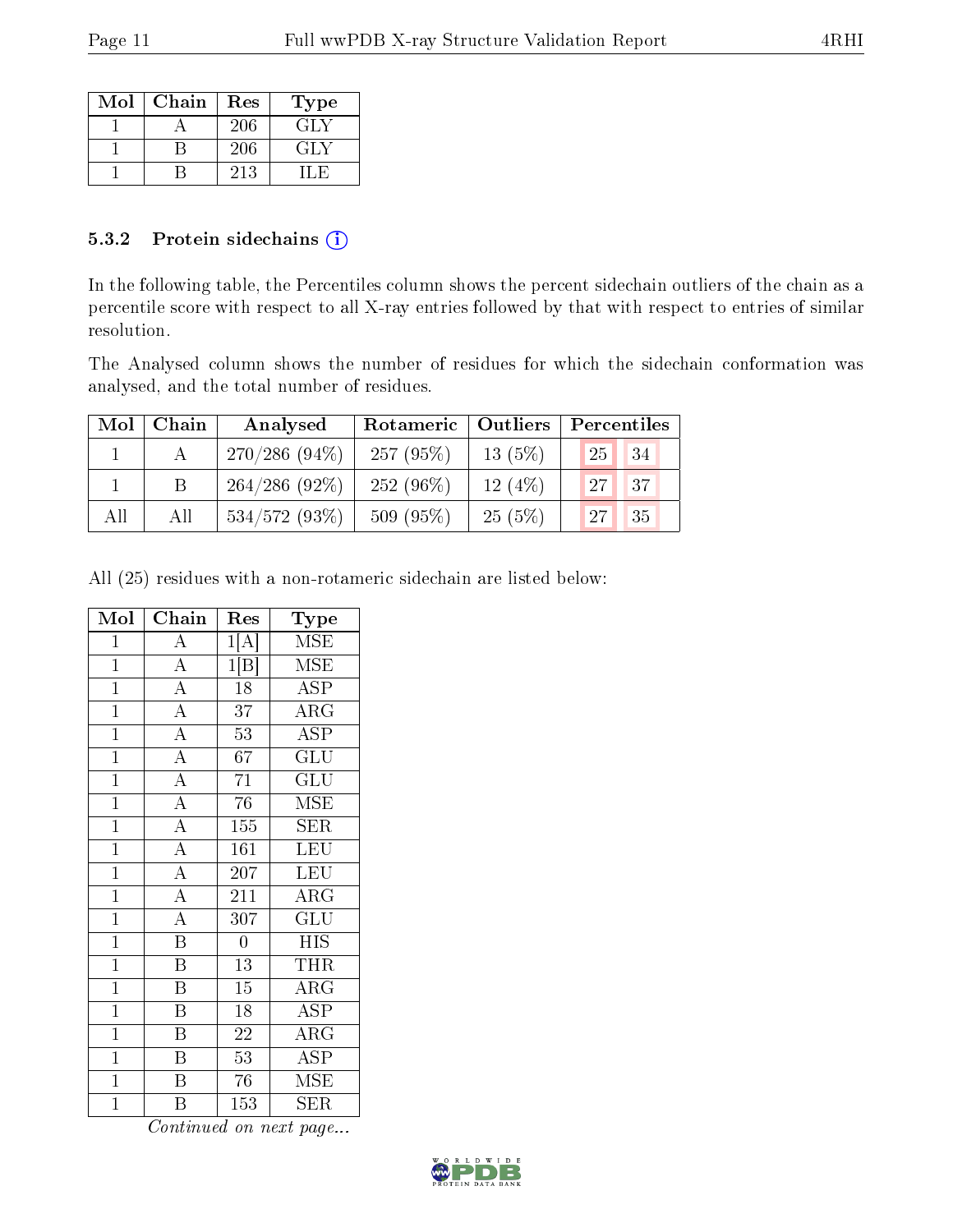Continued from previous page...

| Mol | Chain | Res | Type |
|-----|-------|-----|------|
|     |       | 161 | LEU  |
|     |       | 197 | MSE  |
|     |       | 207 | LEU  |
|     |       | 304 | THR  |

Some sidechains can be flipped to improve hydrogen bonding and reduce clashes. There are no such sidechains identified.

#### 5.3.3 RNA  $(i)$

There are no RNA molecules in this entry.

# 5.4 Non-standard residues in protein, DNA, RNA chains (i)

There are no non-standard protein/DNA/RNA residues in this entry.

# 5.5 Carbohydrates (i)

There are no carbohydrates in this entry.

# 5.6 Ligand geometry  $(i)$

2 ligands are modelled in this entry.

In the following table, the Counts columns list the number of bonds (or angles) for which Mogul statistics could be retrieved, the number of bonds (or angles) that are observed in the model and the number of bonds (or angles) that are defined in the Chemical Component Dictionary. The Link column lists molecule types, if any, to which the group is linked. The Z score for a bond length (or angle) is the number of standard deviations the observed value is removed from the expected value. A bond length (or angle) with  $|Z| > 2$  is considered an outlier worth inspection. RMSZ is the root-mean-square of all Z scores of the bond lengths (or angles).

| Mol |      |  | $ $ Chain $ $ Res |                          | Bond lengths<br>Link |      | Bond angles |        |      |     |
|-----|------|--|-------------------|--------------------------|----------------------|------|-------------|--------|------|-----|
|     | Type |  |                   |                          | ∪ounts               | RMSZ | $\# Z $     | Counts | RMSZ | H Z |
|     | GOL  |  | 400               | $\blacksquare$           | 5,5,5                | 0.38 |             | 5.5.5  | 0.35 |     |
|     | GOL  |  | 400               | $\overline{\phantom{a}}$ | 5.5.5                | 0.35 |             | 5.5.5  | 0.36 |     |

In the following table, the Chirals column lists the number of chiral outliers, the number of chiral centers analysed, the number of these observed in the model and the number defined in the Chemical Component Dictionary. Similar counts are reported in the Torsion and Rings columns.

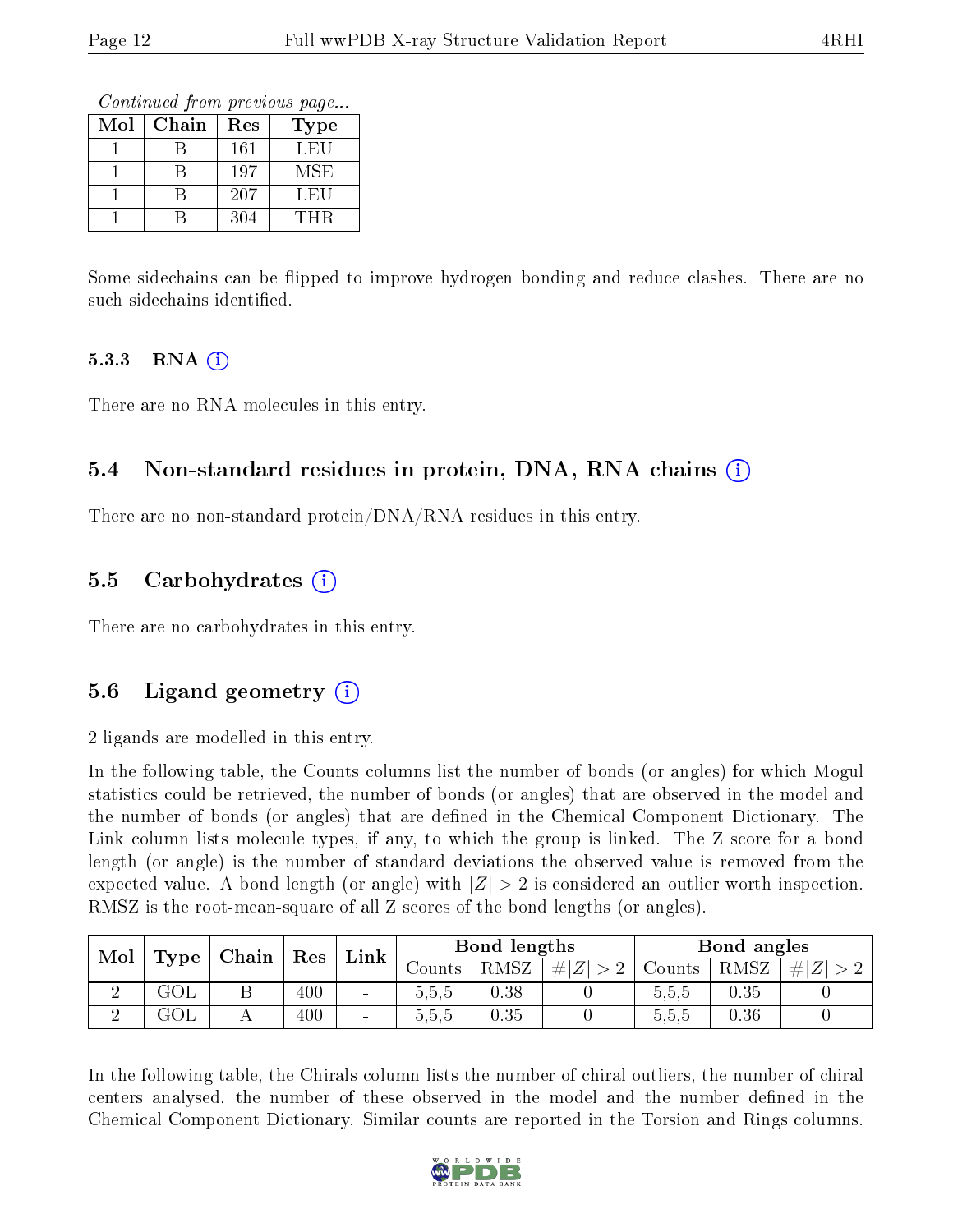|     |     |                 | Mol   Type   Chain   Res   Link   Chirals   Torsions   Rings |  |
|-----|-----|-----------------|--------------------------------------------------------------|--|
| GOL | 400 |                 | 0/4/4/4                                                      |  |
| GOL | 400 | <b>Contract</b> | 4/4/4/4                                                      |  |

'-' means no outliers of that kind were identified.

There are no bond length outliers.

There are no bond angle outliers.

There are no chirality outliers.

All (4) torsion outliers are listed below:

| Mol           | Chain | Res | <b>Type</b> | Atoms         |
|---------------|-------|-----|-------------|---------------|
|               |       | 400 | GOL.        | $O1-C1-C2-C3$ |
| $\mathcal{P}$ |       | 400 | GOL         | $C1-C2-C3-O3$ |
| 2             |       | 400 | GOL         | $O1-C1-C2-O2$ |
| 9             |       | 400 | GOL.        | Q2-C2-C3-Q3   |

There are no ring outliers.

No monomer is involved in short contacts.

# 5.7 [O](https://www.wwpdb.org/validation/2017/XrayValidationReportHelp#nonstandard_residues_and_ligands)ther polymers  $(i)$

There are no such residues in this entry.

# 5.8 Polymer linkage issues (i)

There are no chain breaks in this entry.

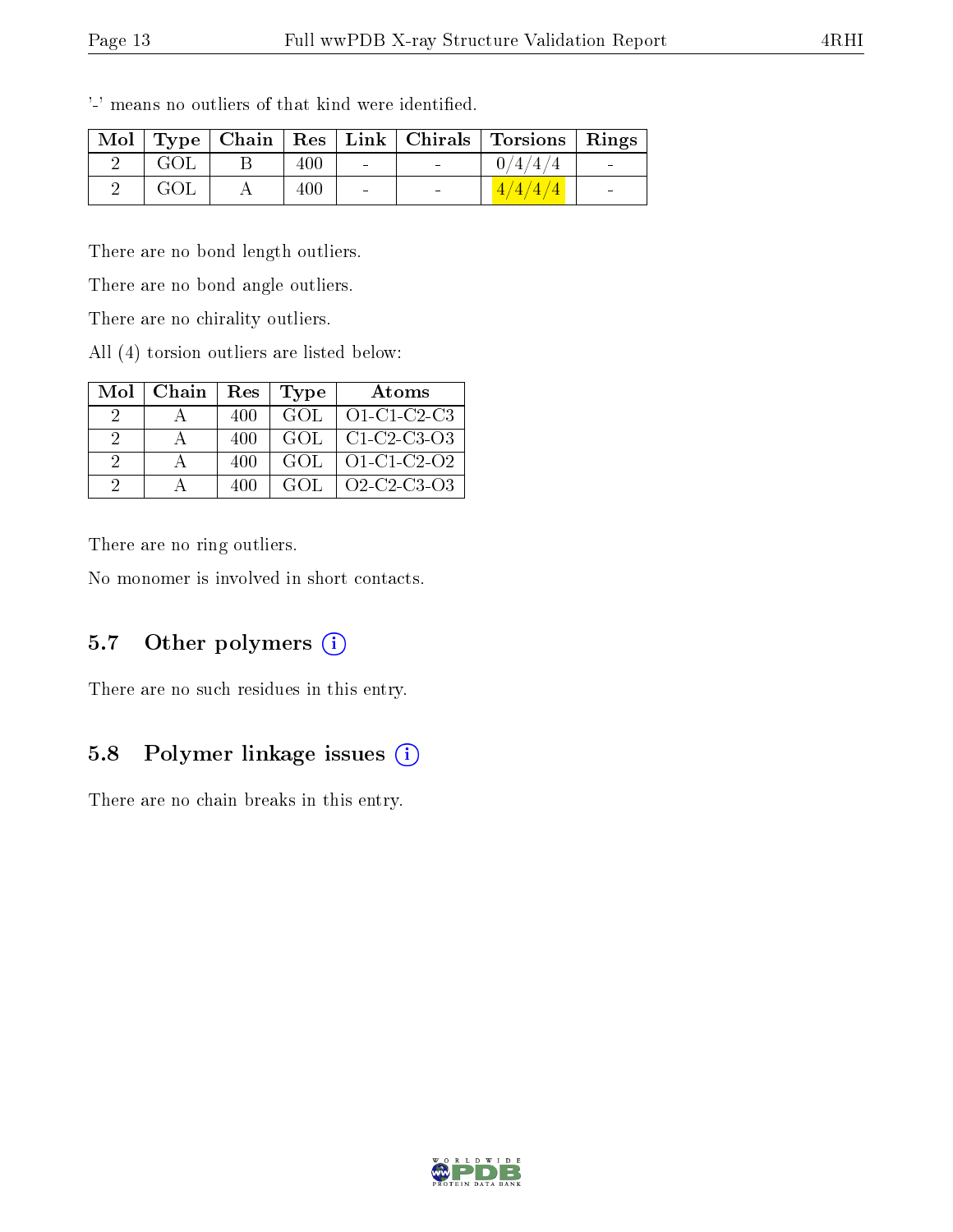# 6 Fit of model and data  $(i)$

# 6.1 Protein, DNA and RNA chains  $(i)$

In the following table, the column labelled  $#RSRZ> 2'$  contains the number (and percentage) of RSRZ outliers, followed by percent RSRZ outliers for the chain as percentile scores relative to all X-ray entries and entries of similar resolution. The OWAB column contains the minimum, median,  $95<sup>th</sup>$  percentile and maximum values of the occupancy-weighted average B-factor per residue. The column labelled ' $Q< 0.9$ ' lists the number of (and percentage) of residues with an average occupancy less than 0.9.

| Mol | Chain | Analysed        | ${ <\hspace{-1.5pt}{\mathrm{RSRZ}} \hspace{-1.5pt}>}$ | $\#\text{RSRZ}\text{>2}$      | $OWAB(A^2)$     | $\rm Q\textcolor{black}{<}0.9$ |
|-----|-------|-----------------|-------------------------------------------------------|-------------------------------|-----------------|--------------------------------|
|     |       | $304/351(86\%)$ | 0.09                                                  | 17(5%)<br>29<br><sup>24</sup> | 16, 35, 76, 100 |                                |
|     |       | 296/351(84%)    | $-0.06$                                               | $7(2\%)$ 59<br> 65            | 14, 40, 80, 114 |                                |
| All | All   | 600/702(85%)    | 0.02                                                  | 24(4%)<br>38<br>45            | 14, 37, 79, 114 |                                |

All (24) RSRZ outliers are listed below:

| Mol            | Chain                   | Res             | Type                    | $\text{RSR}{}$   |
|----------------|-------------------------|-----------------|-------------------------|------------------|
| $\mathbf{1}$   | $\overline{\rm A}$      | 210             | ILE                     | 5.8              |
| $\mathbf{1}$   | $\overline{\rm A}$      | 89              | <b>ALA</b>              | 5.0              |
| $\overline{1}$ | $\overline{\rm A}$      | 209             | $\overline{\text{CYS}}$ | 4.8              |
| $\overline{1}$ | $\overline{\rm A}$      | 213             | ILE                     | 4.6              |
| $\overline{1}$ | $\overline{\rm A}$      | $\overline{73}$ | <b>VAL</b>              | 4.6              |
| $\overline{1}$ | $\boldsymbol{B}$        | 71              | $GL\overline{U}$        | $4.0\,$          |
| $\overline{1}$ | $\overline{\rm A}$      | 314             | <b>VAL</b>              | 3.8              |
| $\overline{1}$ | $\overline{A}$          | 315             | $\overline{\text{LYS}}$ | 3.8              |
| $\overline{1}$ | $\overline{\mathrm{B}}$ | 70              | PRO                     | 3.6              |
| $\overline{1}$ | $\overline{A}$          | $\overline{71}$ | $\overline{\text{GLU}}$ | 3.5              |
| $\overline{1}$ | $\overline{\rm A}$      | $\overline{72}$ | <b>THR</b>              | $\overline{3.3}$ |
| $\overline{1}$ | $\overline{\mathrm{B}}$ | $65\,$          | $\overline{\text{PRO}}$ | $2.9\,$          |
| $\overline{1}$ | $\overline{B}$          | 21              | $\overline{\text{ASN}}$ | 2.9              |
| $\overline{1}$ | $\boldsymbol{B}$        | $7\overline{3}$ | <b>VAL</b>              | 2.7              |
| $\overline{1}$ | $\overline{\mathrm{B}}$ | $\overline{72}$ | <b>THR</b>              | $\overline{2.7}$ |
| $\overline{1}$ | $\overline{\rm A}$      | 191             | <b>LEU</b>              | 2.6              |
| $\overline{1}$ | $\overline{\rm A}$      | $\overline{69}$ | $\overline{\text{PRO}}$ | $\overline{2.6}$ |
| $\mathbf{1}$   | $\, {\bf B}$            | 66              | ILE                     | 2.5              |
| $\overline{1}$ | $\overline{A}$          | 206             | <b>GLY</b>              | 2.4              |
| $\overline{1}$ | $\overline{\rm A}$      | 208             | PHE                     | 2.3              |
| $\overline{1}$ | $\overline{\rm A}$      | 207             | <b>LEU</b>              | 2.3              |
| $\overline{1}$ | $\overline{A}$          | 307             | GLU                     | 2.2              |
| $\mathbf{1}$   | $\overline{\rm A}$      | 88              | <b>ALA</b>              | 2.1              |
| $\overline{1}$ | $\overline{\rm A}$      | 64              | $\overline{\text{GLY}}$ | 2.1              |